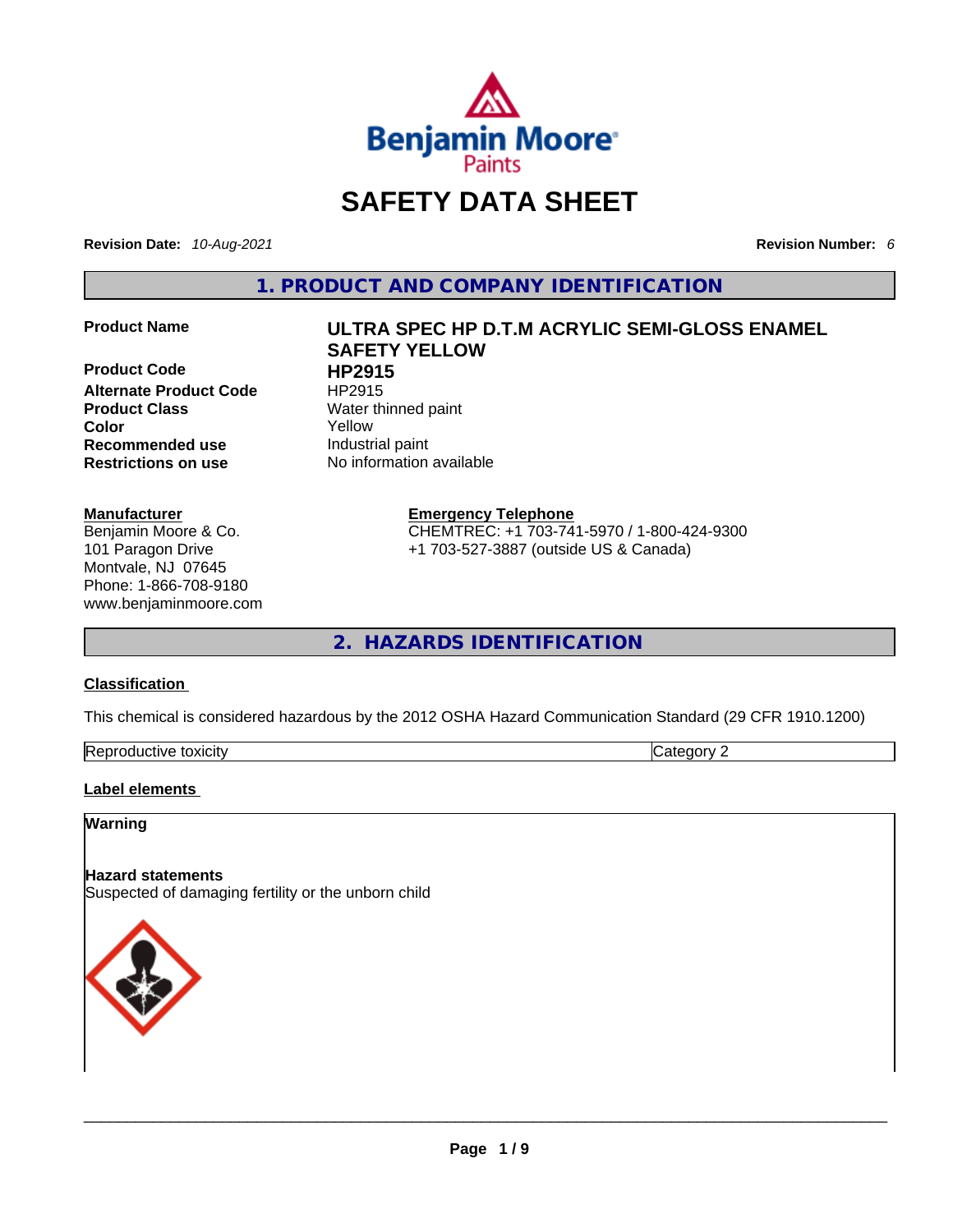#### **Appearance** liquid **Odor 11** and **Odor 11** and **Odor 11** and **Odor 11** and **Odor** 11 and **Odor** 11 and **Odor** 11 and **Odor** 11 and **Odor** 11 and **Odor** 11 and **Odor** 11 and **Odor** 11 and **Odor** 11 and **Odor** 11 and **Odor**

**Precautionary Statements - Prevention** Obtain special instructions before use

Do not handle until all safety precautions have been read and understood Use personal protective equipment as required

**Precautionary Statements - Response**

IF exposed or concerned: Get medical advice/attention

**Precautionary Statements - Storage** Store locked up

**Precautionary Statements - Disposal** Dispose of contents/container to an approved waste disposal plant

**Hazards not otherwise classified (HNOC)**  Not applicable

**Other information** 

No information available

**WARNING:** This product contains isothiazolinone compounds at levels of <0.1%. These substances are biocides commonly found in most paints and a variety of personal care products as a preservative. Certain individuals may be sensitive or allergic to these substances, even at low levels.

#### **3. COMPOSITION INFORMATION ON COMPONENTS**

| <b>Chemical name</b>                          | CAS No.    | Weight-% |
|-----------------------------------------------|------------|----------|
| 2,2,4-trimethyl-1,3-pentanediol diisobutyrate | 6846-50-0  | 1 - 5    |
| Titanium dioxide                              | 13463-67-7 | 1 - 5    |
| Zinc phosphate                                | 7779-90-0  | ל-י      |
| Nepheline svenite                             | 37244-96-5 | - 5      |

|                       | 4. FIRST AID MEASURES                                                                                    |
|-----------------------|----------------------------------------------------------------------------------------------------------|
| <b>General Advice</b> | If symptoms persist, call a physician. Show this safety data sheet to the doctor in<br>attendance.       |
| <b>Eye Contact</b>    | Rinse thoroughly with plenty of water for at least 15 minutes and consult a<br>physician.                |
| <b>Skin Contact</b>   | Wash off immediately with soap and plenty of water while removing all<br>contaminated clothes and shoes. |
| <b>Inhalation</b>     | Move to fresh air. If symptoms persist, call a physician.                                                |
| Ingestion             | Clean mouth with water and afterwards drink plenty of water. Consult a physician<br>if necessary.        |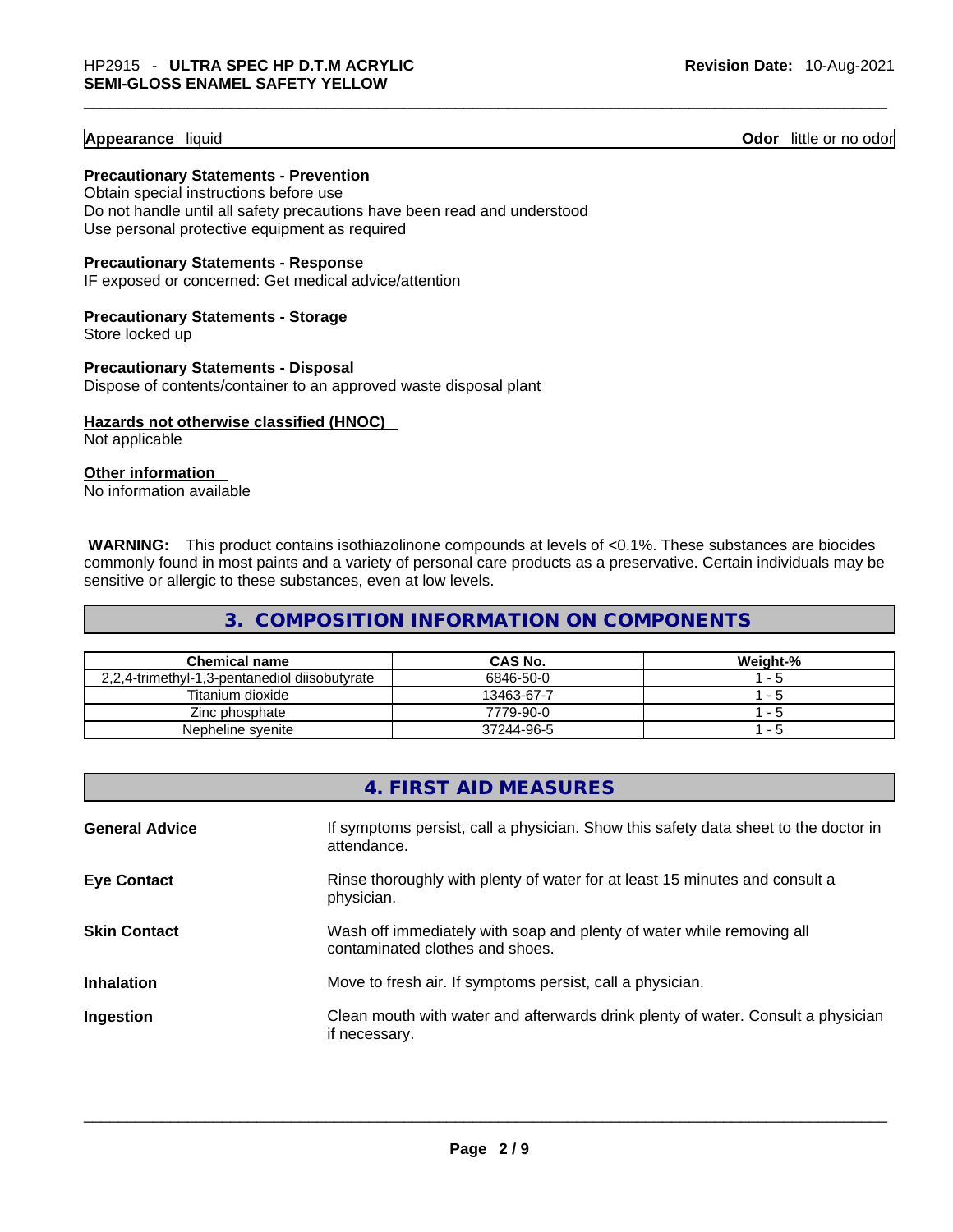| <b>Most Important</b> | None known. |
|-----------------------|-------------|
|                       |             |

**Symptoms/Effects** 

- **Notes To Physician** Treat symptomatically.
	- **5. FIRE-FIGHTING MEASURES**

| <b>Suitable Extinguishing Media</b>                                                                                   | Use extinguishing measures that are appropriate to local<br>circumstances and the surrounding environment.                                   |  |
|-----------------------------------------------------------------------------------------------------------------------|----------------------------------------------------------------------------------------------------------------------------------------------|--|
| Protective equipment and precautions for firefighters                                                                 | As in any fire, wear self-contained breathing apparatus<br>pressure-demand, MSHA/NIOSH (approved or equivalent)<br>and full protective gear. |  |
| <b>Specific Hazards Arising From The Chemical</b>                                                                     | Closed containers may rupture if exposed to fire or<br>extreme heat.                                                                         |  |
| Sensitivity to mechanical impact                                                                                      | No.                                                                                                                                          |  |
| Sensitivity to static discharge                                                                                       | No.                                                                                                                                          |  |
| <b>Flash Point Data</b><br>Flash point (°F)<br>Flash Point (°C)<br><b>Method</b><br><b>Flammability Limits In Air</b> | 250<br>121<br><b>PMCC</b>                                                                                                                    |  |
| Lower flammability limit:<br><b>Upper flammability limit:</b>                                                         | Not applicable<br>Not applicable                                                                                                             |  |
| Health: 2<br>Flammability: 1<br><b>NFPA</b>                                                                           | <b>Instability: 0</b><br><b>Special: Not Applicable</b>                                                                                      |  |
| <b>NFPA Legend</b><br>0 - Not Hazardous<br>1 - Slightly<br>2 - Moderate<br>3 - High                                   |                                                                                                                                              |  |

4 - Severe

*The ratings assigned are only suggested ratings, the contractor/employer has ultimate responsibilities for NFPA ratings where this system is used.* 

*Additional information regarding the NFPA rating system is available from the National Fire Protection Agency (NFPA) at www.nfpa.org.* 

#### **6. ACCIDENTAL RELEASE MEASURES**

| <b>Personal Precautions</b>      | Avoid contact with skin, eyes and clothing. Ensure adequate ventilation.                             |
|----------------------------------|------------------------------------------------------------------------------------------------------|
| <b>Other Information</b>         | Prevent further leakage or spillage if safe to do so.                                                |
| <b>Environmental precautions</b> | See Section 12 for additional Ecological Information.                                                |
| <b>Methods for Cleaning Up</b>   | Soak up with inert absorbent material. Sweep up and shovel into suitable<br>containers for disposal. |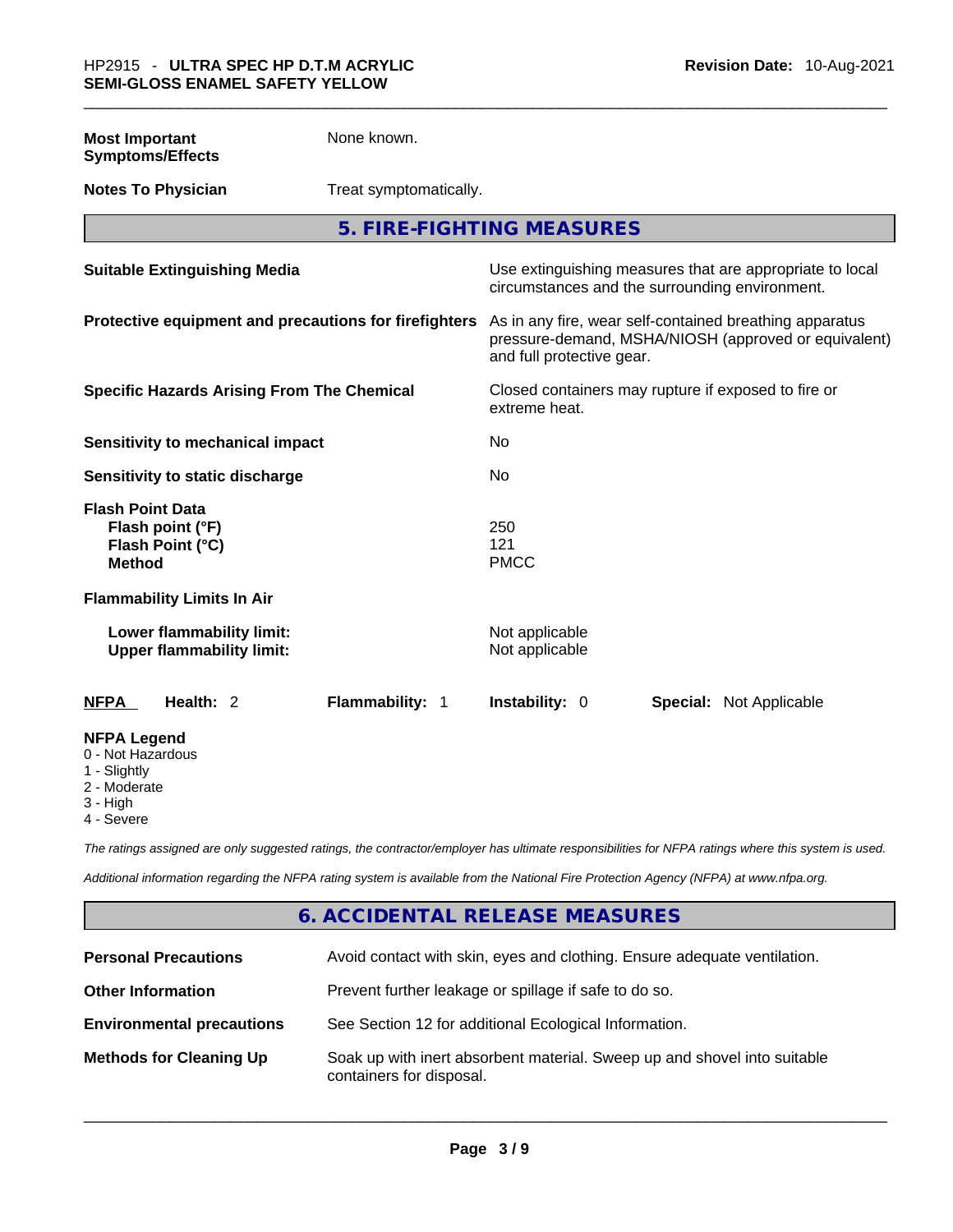#### **7. HANDLING AND STORAGE**

| <b>Handling</b>               | Avoid contact with skin, eyes and clothing. Avoid breathing vapors, spray mists or<br>sanding dust. In case of insufficient ventilation, wear suitable respiratory<br>equipment. |
|-------------------------------|----------------------------------------------------------------------------------------------------------------------------------------------------------------------------------|
| <b>Storage</b>                | Keep container tightly closed. Keep out of the reach of children.                                                                                                                |
| <b>Incompatible Materials</b> | No information available                                                                                                                                                         |

#### **8. EXPOSURE CONTROLS/PERSONAL PROTECTION**

#### **Exposure Limits**

| $\sim$ $\sim$ $\sim$         | - - - - - -                                                | <b>DEI</b>                                           |
|------------------------------|------------------------------------------------------------|------------------------------------------------------|
| name                         | <b>ACGIF</b>                                               | $\sim$                                               |
| Chemical                     | . .                                                        |                                                      |
| --<br>າ dioxide<br>l itanium | <b>TIMA</b><br>. .<br>ma/m∘<br>. ت<br>$\ddot{\phantom{a}}$ | $\mathbf{A}$<br>ma/m <sup>3</sup><br><b>VVF</b><br>՝ |

#### **Legend**

ACGIH - American Conference of Governmental Industrial Hygienists Exposure Limits OSHA - Occupational Safety & Health Administration Exposure Limits N/E - Not Established

| <b>Personal Protective Equipment</b> |                                                                                      |
|--------------------------------------|--------------------------------------------------------------------------------------|
| <b>Eye/Face Protection</b>           | Safety glasses with side-shields.                                                    |
| <b>Skin Protection</b>               | Protective gloves and impervious clothing.                                           |
| <b>Respiratory Protection</b>        | In operations where exposure limits are exceeded, use a NIOSH approved               |
|                                      | respirator that has been selected by a technically qualified person for the specific |
|                                      | work conditions. When spraying the product or applying in confined areas, wear a     |
|                                      | NIOSH approved respirator specified for paint spray or organic vapors.               |
| <b>Hygiene Measures</b>              | Avoid contact with skin, eyes and clothing. Remove and wash contaminated             |
|                                      | clothing before re-use. Wash thoroughly after handling.                              |

#### **9. PHYSICAL AND CHEMICAL PROPERTIES**

| <b>Appearance</b>       | liquid                   |  |
|-------------------------|--------------------------|--|
| Odor                    | little or no odor        |  |
| <b>Odor Threshold</b>   | No information available |  |
| Density (Ibs/gal)       | $9.1 - 9.2$              |  |
| <b>Specific Gravity</b> | $1.09 - 1.11$            |  |
| рH                      | No information available |  |
| <b>Viscosity (cps)</b>  | No information available |  |
| Solubility(ies)         | No information available |  |
| <b>Water solubility</b> | No information available |  |
| <b>Evaporation Rate</b> | No information available |  |
| Vapor pressure          | No information available |  |
| Vapor density           | No information available |  |
| Wt. % Solids            | $40 - 50$                |  |
| Vol. % Solids           | $35 - 45$                |  |
|                         |                          |  |
|                         |                          |  |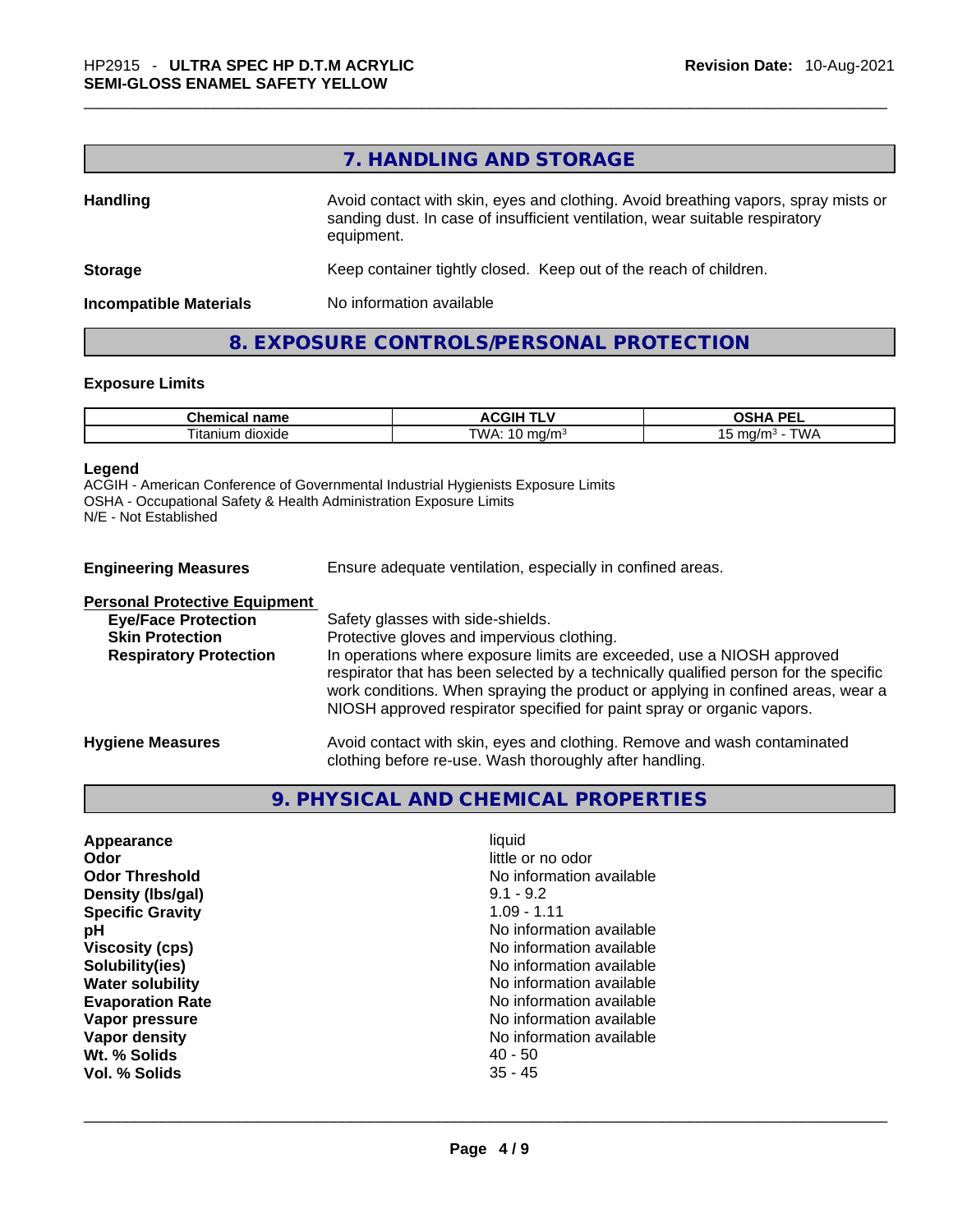| Wt. % Volatiles                      | $50 - 60$                |
|--------------------------------------|--------------------------|
| Vol. % Volatiles                     | $55 - 65$                |
| <b>VOC Regulatory Limit (g/L)</b>    | < 150                    |
| <b>Boiling Point (°F)</b>            | 212                      |
| <b>Boiling Point (°C)</b>            | 100                      |
| Freezing point (°F)                  | 32                       |
| <b>Freezing Point (°C)</b>           | 0                        |
| Flash point (°F)                     | 250                      |
| Flash Point (°C)                     | 121                      |
| <b>Method</b>                        | <b>PMCC</b>              |
| <b>Flammability (solid, gas)</b>     | Not applicable           |
| <b>Upper flammability limit:</b>     | Not applicable           |
| Lower flammability limit:            | Not applicable           |
| <b>Autoignition Temperature (°F)</b> | No information available |
| <b>Autoignition Temperature (°C)</b> | No information available |
| Decomposition Temperature (°F)       | No information available |
| Decomposition Temperature (°C)       | No information available |
| <b>Partition coefficient</b>         | No information available |

**Revision Date:** 10-Aug-2021

#### **10. STABILITY AND REACTIVITY**

| <b>Reactivity</b>                       | Not Applicable                           |
|-----------------------------------------|------------------------------------------|
| <b>Chemical Stability</b>               | Stable under normal conditions.          |
| <b>Conditions to avoid</b>              | Prevent from freezing.                   |
| <b>Incompatible Materials</b>           | No materials to be especially mentioned. |
| <b>Hazardous Decomposition Products</b> | None under normal use.                   |
| Possibility of hazardous reactions      | None under normal conditions of use.     |

**11. TOXICOLOGICAL INFORMATION** 

| <b>Product Information</b>                                                                 |                                                                               |  |
|--------------------------------------------------------------------------------------------|-------------------------------------------------------------------------------|--|
| Information on likely routes of exposure                                                   |                                                                               |  |
|                                                                                            | <b>Principal Routes of Exposure</b> Eye contact, skin contact and inhalation. |  |
| <b>Acute Toxicity</b>                                                                      |                                                                               |  |
| <b>Product Information</b>                                                                 | No information available                                                      |  |
| Symptoms related to the physical, chemical and toxicological characteristics               |                                                                               |  |
| <b>Symptoms</b>                                                                            | No information available                                                      |  |
| Delayed and immediate effects as well as chronic effects from short and long-term exposure |                                                                               |  |
| Eye contact                                                                                | May cause slight irritation.                                                  |  |
|                                                                                            |                                                                               |  |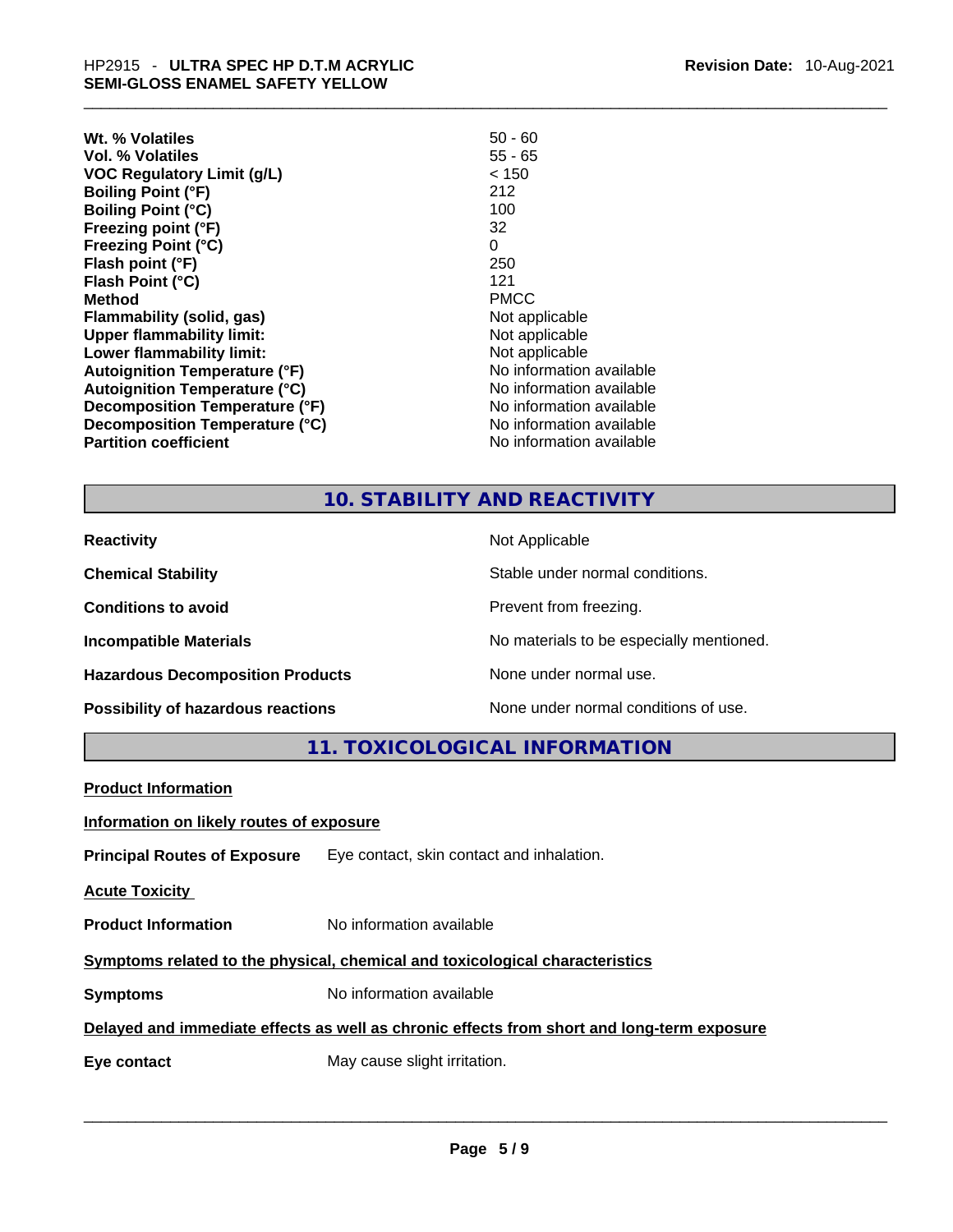#### **Numerical measures of toxicity**

#### **The following values are calculated based on chapter 3.1 of the GHS document**

**ATEmix (oral)** 47255 mg/kg

#### **Component Information**

| Chemical name                                                 | Oral LD50             | Dermal LD50 | Inhalation LC50        |
|---------------------------------------------------------------|-----------------------|-------------|------------------------|
| 2,2,4-trimethyl-1,3-pentanediol<br>diisobutyrate<br>6846-50-0 | $>$ 3200 mg/kg (Rat)  |             | $> 5.3$ mg/L (Rat) 6 h |
| Titanium dioxide<br>13463-67-7                                | $> 10000$ mg/kg (Rat) |             |                        |
| Zinc phosphate<br>7779-90-0                                   | $>$ 5000 mg/kg (Rat)  |             |                        |

#### **Chronic Toxicity**

#### **Carcinogenicity**

*The information below indicates whether each agency has listed any ingredient as a carcinogen:.* 

| <b>Chemical name</b>  | IARC                 | <b>NTP</b> | OSHA   |
|-----------------------|----------------------|------------|--------|
|                       | 2B<br>Possible Human |            | Listed |
| Titanium L<br>dioxide | Carcinogen           |            |        |

• Although IARC has classified titanium dioxide as possibly carcinogenic to humans (2B), their summary concludes: "No significant exposure to titanium dioxide is thought to occur during the use of products in which titanium dioxide is bound to other materials, such as paint."

#### **Legend**

IARC - International Agency for Research on Cancer NTP - National Toxicity Program OSHA - Occupational Safety & Health Administration

**12. ECOLOGICAL INFORMATION** 

#### **Ecotoxicity Effects**

The environmental impact of this product has not been fully investigated.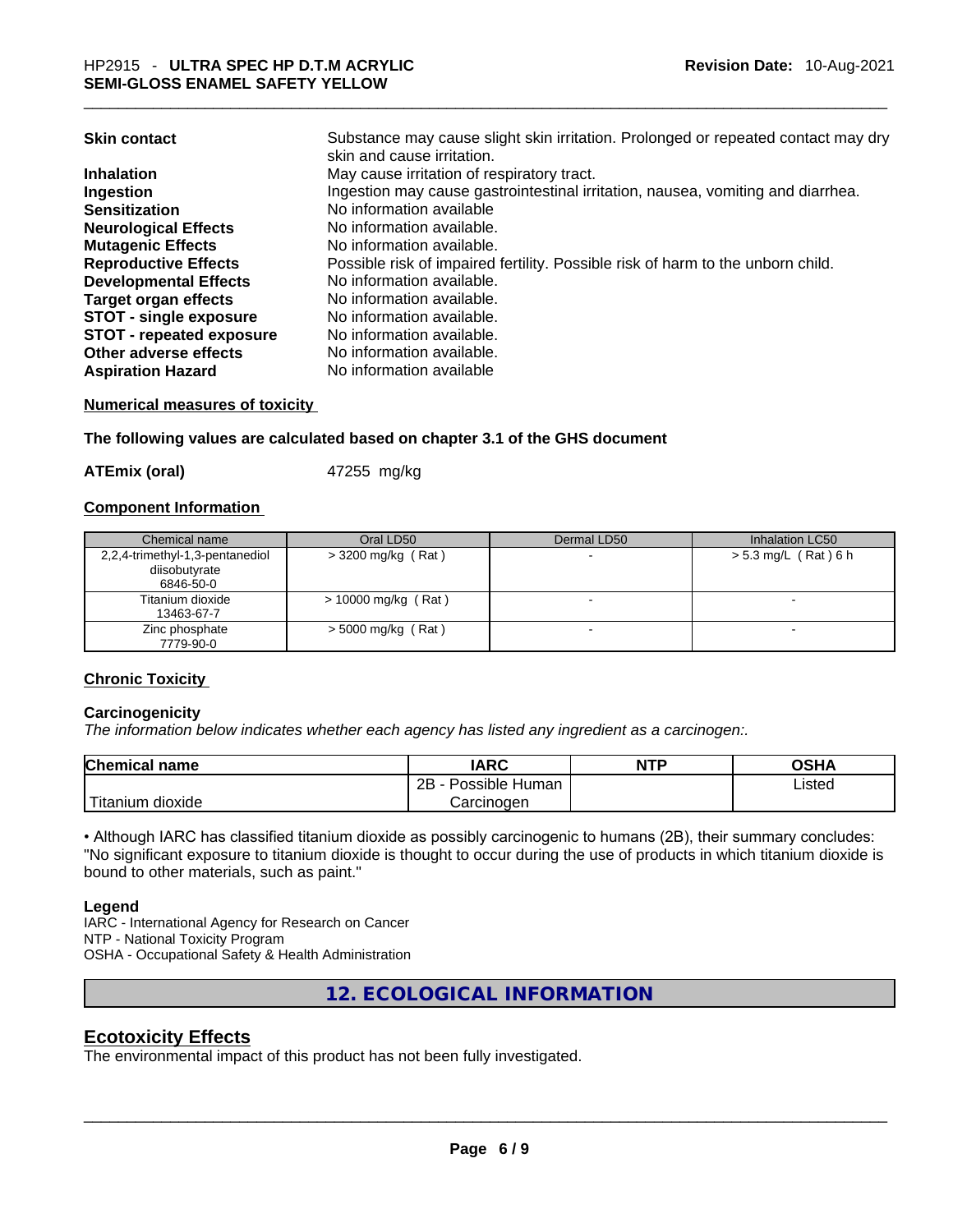#### **Product Information**

#### **Acute Toxicity to Fish**

No information available

#### **Acute Toxicity to Aquatic Invertebrates**

No information available

### **Acute Toxicity to Aquatic Plants**

No information available

#### **Persistence / Degradability**

No information available.

#### **Bioaccumulation**

No information available.

#### **Mobility in Environmental Media**

No information available.

#### **Ozone**

No information available

#### **Component Information**

#### **Acute Toxicity to Fish**

Titanium dioxide  $LC50: > 1000$  mg/L (Fathead Minnow - 96 hr.)

#### **Acute Toxicity to Aquatic Invertebrates**

No information available

#### **Acute Toxicity to Aquatic Plants**

No information available

|                              | 13. DISPOSAL CONSIDERATIONS                                                                                                                                                                                               |
|------------------------------|---------------------------------------------------------------------------------------------------------------------------------------------------------------------------------------------------------------------------|
| <b>Waste Disposal Method</b> | Dispose of in accordance with federal, state, and local regulations. Local<br>requirements may vary, consult your sanitation department or state-designated<br>environmental protection agency for more disposal options. |
|                              | 14. TRANSPORT INFORMATION                                                                                                                                                                                                 |
| <b>DOT</b>                   | Not regulated                                                                                                                                                                                                             |
| <b>ICAO/IATA</b>             | Not regulated                                                                                                                                                                                                             |
| <b>IMDG / IMO</b>            | Not regulated                                                                                                                                                                                                             |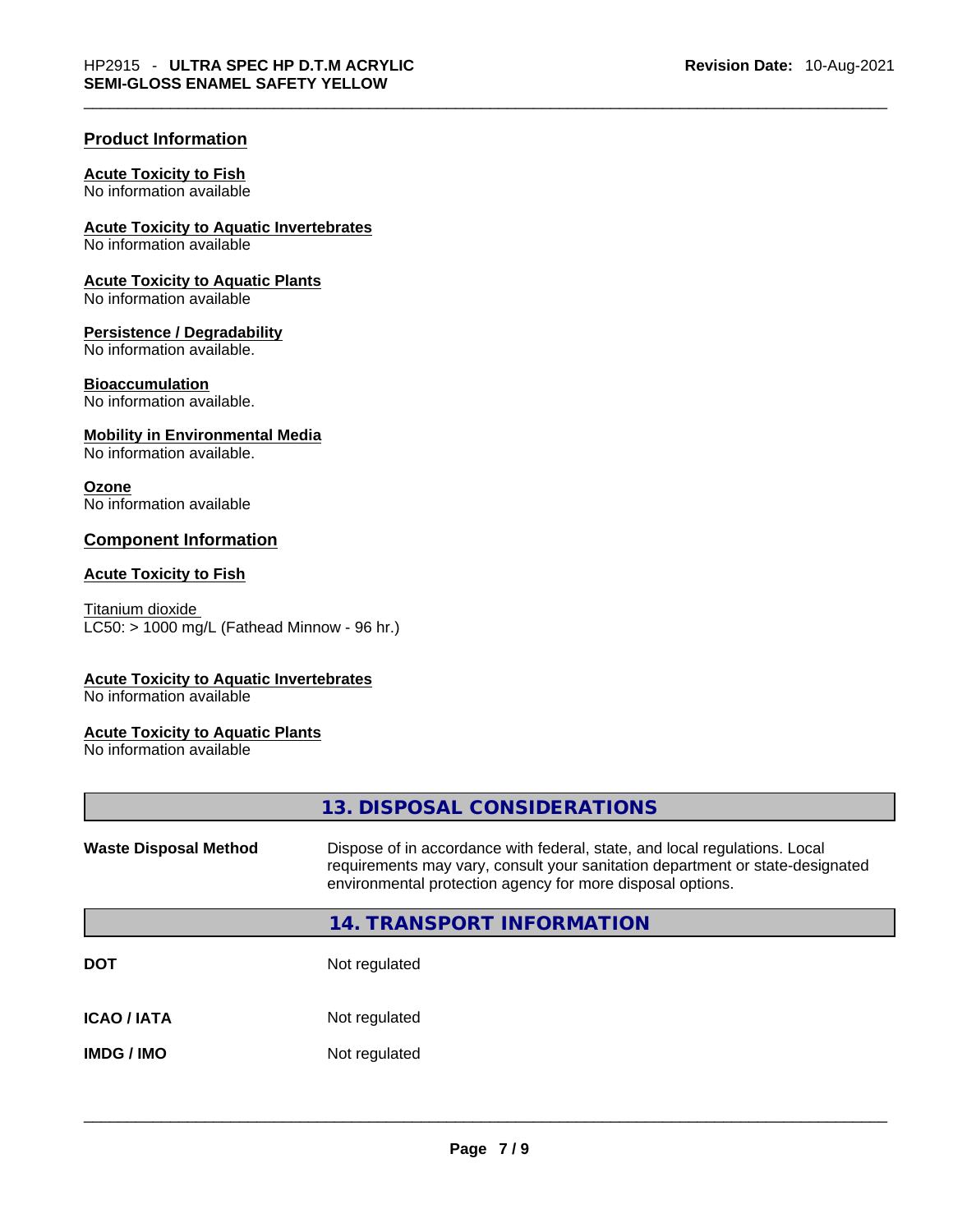#### **15. REGULATORY INFORMATION**

#### **International Inventories**

| <b>TSCA: United States</b> | Yes - All components are listed or exempt. |
|----------------------------|--------------------------------------------|
| <b>DSL: Canada</b>         | Yes - All components are listed or exempt. |

#### **Federal Regulations**

#### **SARA 311/312 hazardous categorization**

| Acute health hazard               | Nο  |
|-----------------------------------|-----|
| Chronic Health Hazard             | Yes |
| Fire hazard                       | Nο  |
| Sudden release of pressure hazard | Nο  |
| Reactive Hazard                   | No  |

#### **SARA 313**

Section 313 of Title III of the Superfund Amendments and Reauthorization Act of 1986 (SARA). This product contains a chemical or chemicals which are subject to the reporting requirements of the Act and Title 40 of the Code of Federal Regulations, Part 372:

| <b>Chemical name</b> | CAS No.   | Weight-% | <b>CERCLA/SARA 313</b>     |
|----------------------|-----------|----------|----------------------------|
|                      |           |          | (de minimis concentration) |
| Zinc phosphate       | 7779-90-0 |          |                            |

#### **Clean Air Act,Section 112 Hazardous Air Pollutants (HAPs) (see 40 CFR 61)**

This product contains the following HAPs:

*None*

#### **US State Regulations**

#### **California Proposition 65**

**A** WARNING: Cancer and Reproductive Harm– www.P65warnings.ca.gov

#### **State Right-to-Know**

| <b>Chemical name</b>            | <b>Massachusetts</b> | Jersev<br><b>New</b> | Pennsylvania |
|---------------------------------|----------------------|----------------------|--------------|
| $\cdot$ .<br>itanium<br>dioxide |                      |                      |              |
| ∠inc phosphate                  |                      |                      |              |

#### **Legend**

X - Listed

#### **16. OTHER INFORMATION**